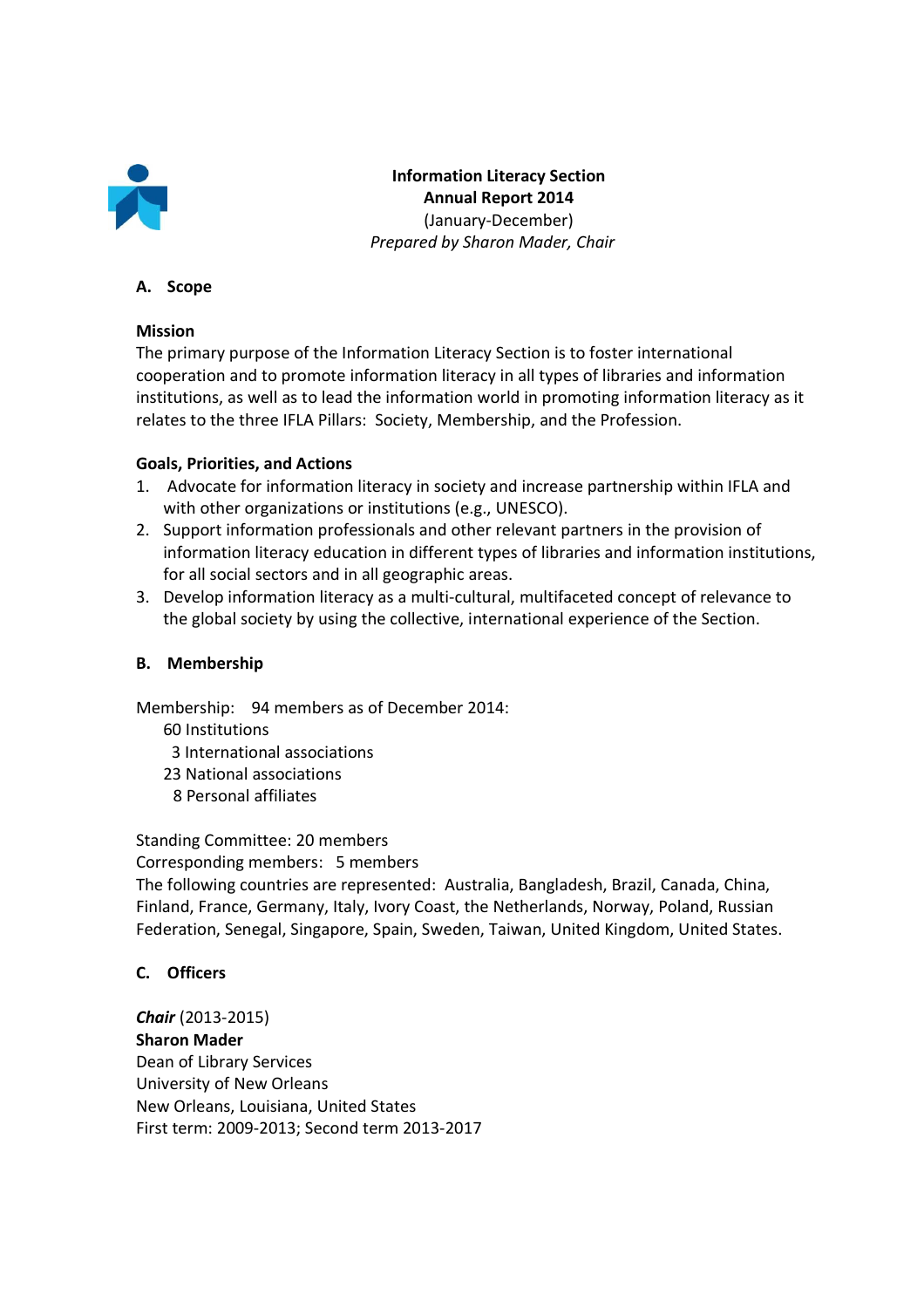## *Secretary* (2013-2015)

**Jaclyn Teo**  Secretary of IFLA INFOL Section (SC Member) Manager (Engagement & National Initiatives) National Library Board 100 Victoria Street #07-01 National Library Building Singapore 188064 **SINGAPORE** Email: Jaclyn\_Teo@nlb.gov.sg First term: 2013-2017

# *Information Coordinator*

**Albert K. Boekhorst**  Visiting Professor University of Amsterdam; University of Pretoria Jacuma-Conde, PB Brasil First term: 2007-2011 Second term: 2011-2015

## **D. Standing Committee Meetings at WLIC 2014**

Two SC meetings were held in at WLIC in Lyon (16 and 19 August, 2014). The minutes of all SC meetings are available at http://www.ifla.org/en/information-literacy/minutes.

### **E. Conference Programs WLIC 2014 Lyon**

- 1. Session 88: Joint program with Health & Biosciences Section, Monday 18 August, 9:30-12:45, Forum 2
- 2. Session 191: Joint program with Education & Training Section, Wednesday 20 August, 13:45- 15:45, Forum 1
- 3. Satellite meeting: *Facing the Future: Librarians and Information Literacy in a Changing Landscape* (14 and 15 August). Hosted by the Limerick Institute of Technology and held in Limerick, Republic of Ireland. The satellite was a great success, with over 100 participants.The program consisted of eight different topical tracks with 51 papers and presentations, five workshops, four Pecha Kucha presentations, a roundtable, and eight poster sessions. A book of conference proceedings was produced by the Limerick Institute of Technology.

### **F. Projects and Activities**

1. A communications working group was designated to review the section website and make recommendations to improve its effectiveness as a communications platform among members and to external constituents.